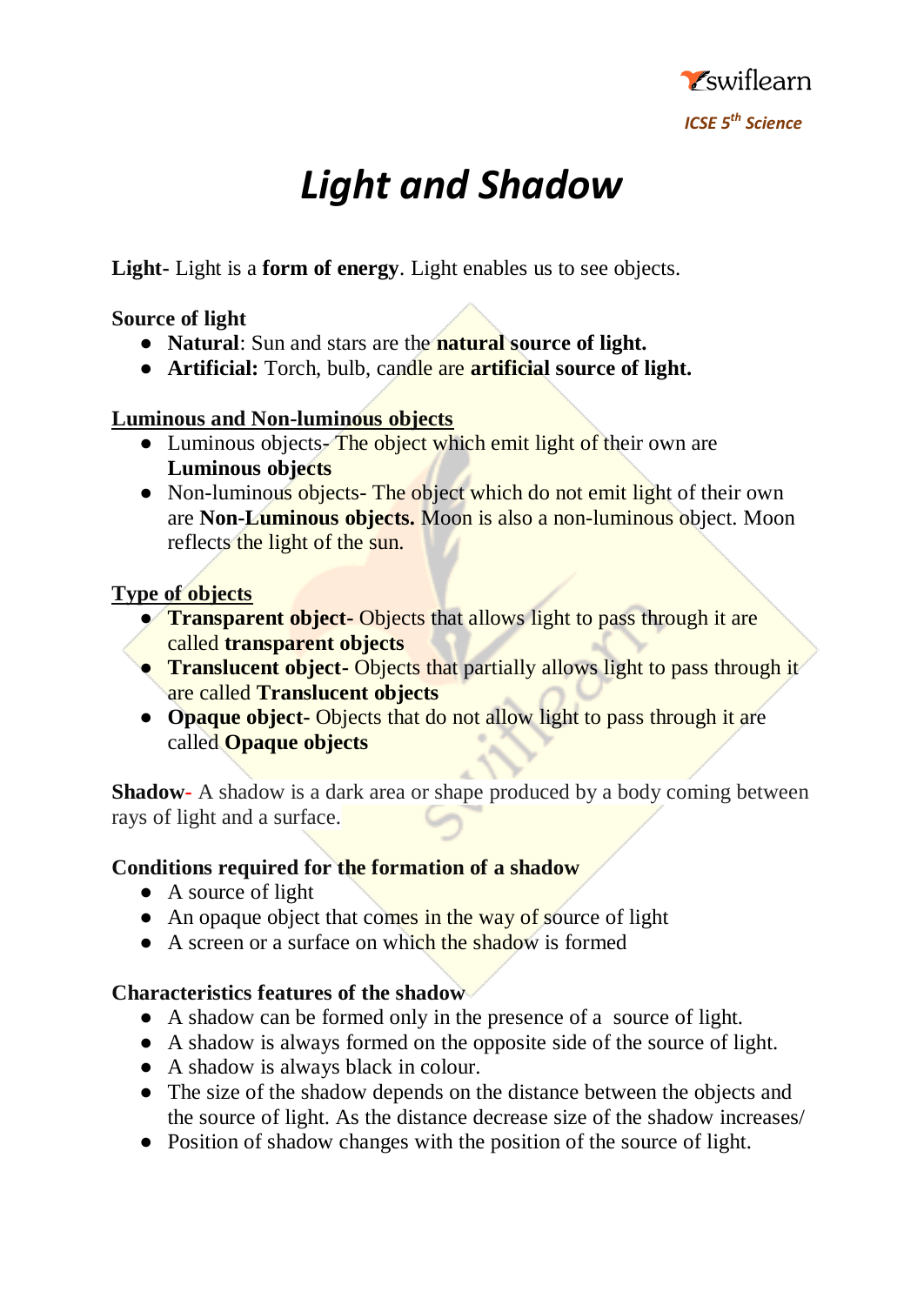

#### **Rotation and Revolution of Earth**

**Axis-** An imaginary line running through the centre of the earth is called its **axis**.

*Rotation-* **The circular movement of the earth on its axis** is called rotation. Due to rotation of the earth on its day and night occurs.

*Orbit-* The earth moves around the sun in a fixed path called the orbit

*Revolution-* The movement of the earth around the sun is called revolution. It takes 365 ¼ days to complete a revolution. The revolution of the earth is responsible for the change in seasons.

*Eclipse-* The total or partial blocking of sunlight by a heavenly body such as the moon or earth is called **eclipse.**

When earth, moon, and sun comes in a straight line, the light of the sun is blocked by the earth or moon and it casts a shadow on the third body, then the third body is eclipsed.

#### *Types of eclipse*

● **Solar Eclipse-** When the earth, sun, and moon are in the straight line and moon blocks light from the sun from reaching the earth and cast its shadow on the earth is called Solar eclipse. When the moon fully hides the sun is called a **total solar eclipse.** When the moon partially hides the sun is called a **partial solar eclipse**

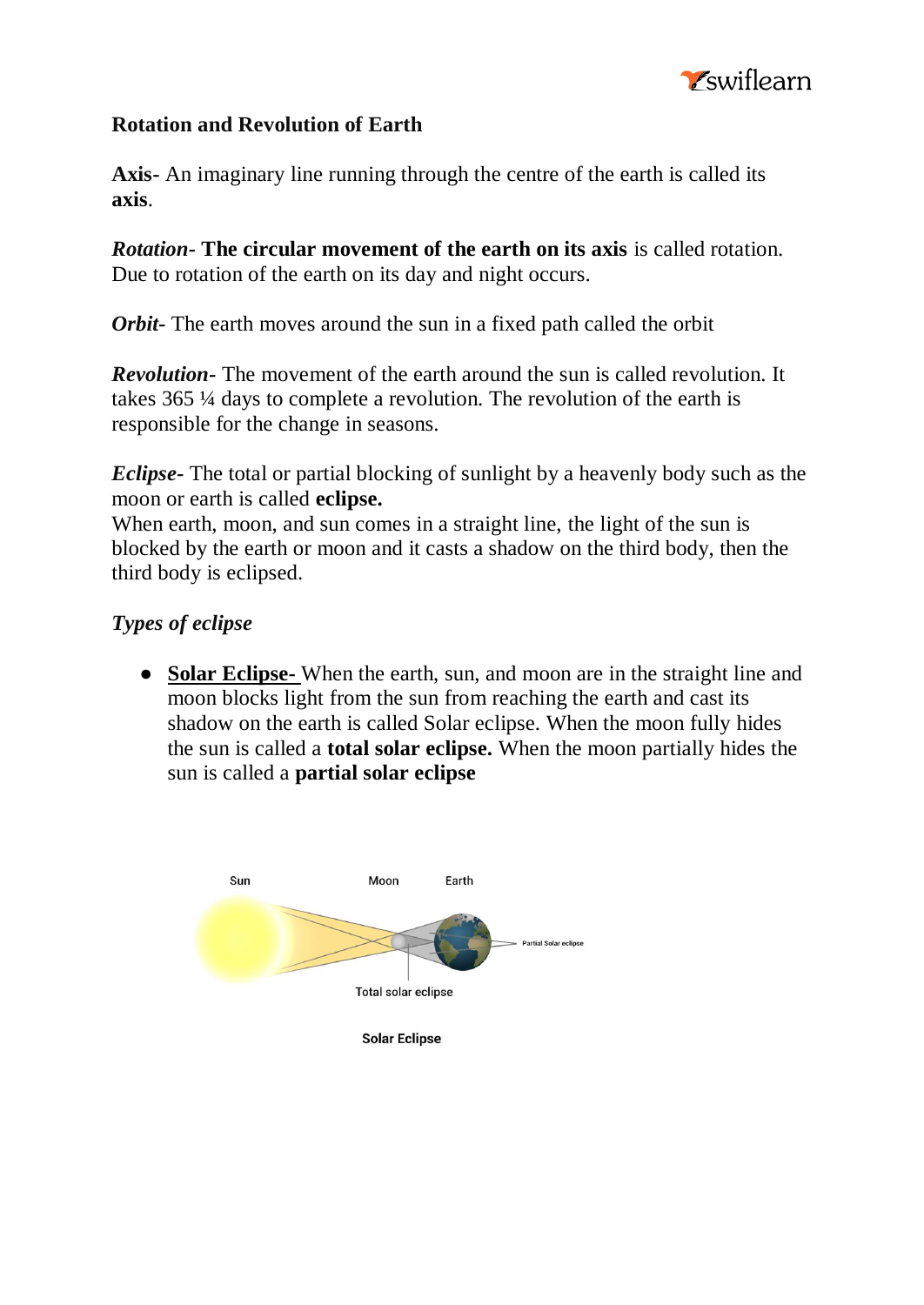

● **Lunar eclipse**- When the earth, sun, and moon are in the straight line and earth blocks light from the sun from reaching the moon and cast its shadow on the moon is called a lunar eclipse. When the earth's shadow fully covers the moon is called a **total lunar eclipse.** When earth's shadow partially cover the moon is called a **partial lunar eclipse.**



## **Mind Map**